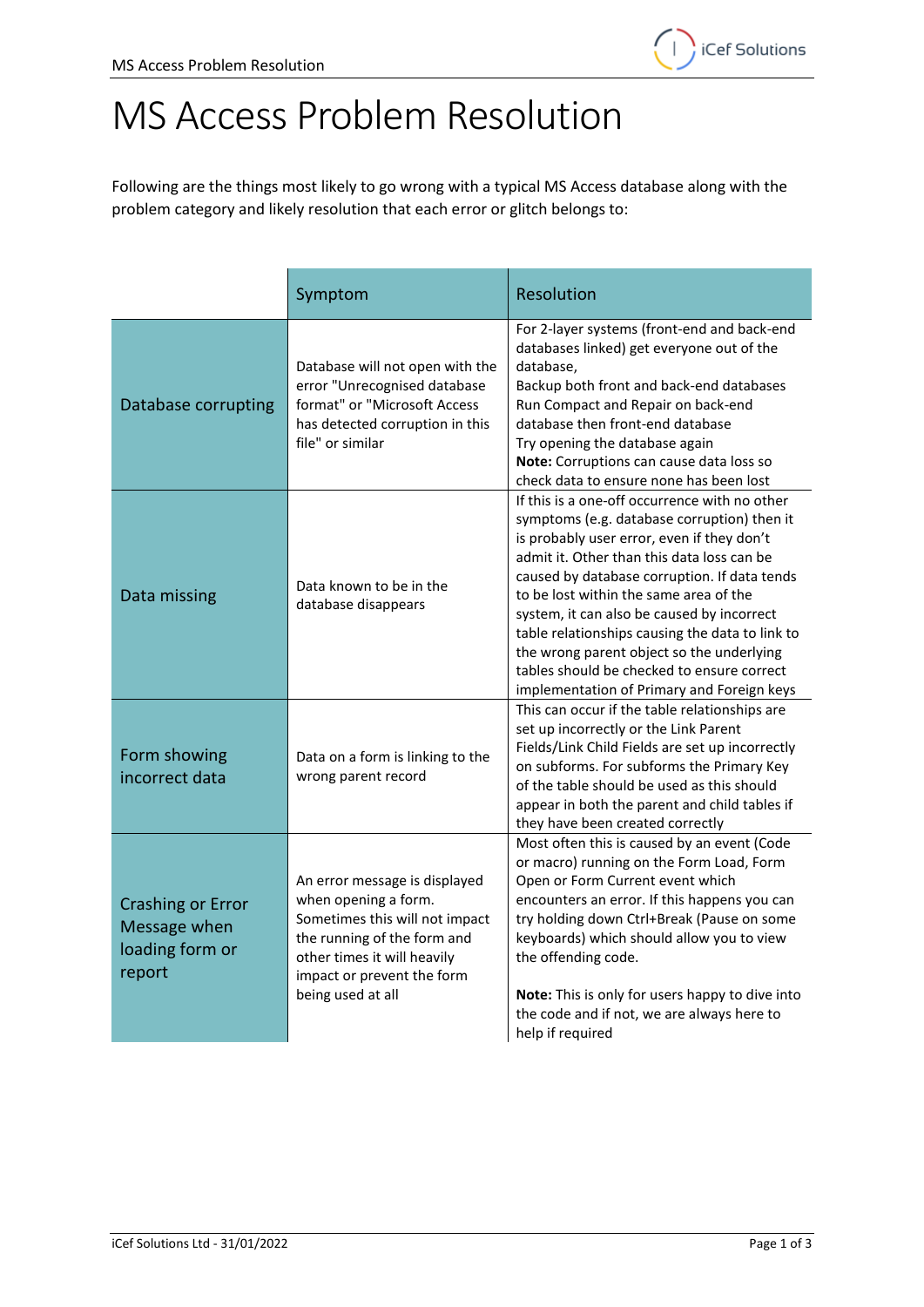

| Error message<br>appearing when<br>performing specific<br>task | An error occurs or the form<br>closes when updating specific<br>fields or clicking buttons                                      | Macros/code is usually the fault here. If error<br>trapping is properly implemented in code,<br>then this should not happen because the<br>error should be handled without detriment<br>to the form. The only way to check is to see<br>what event is attached to the control or<br>button and step through the event(s) in code<br>while performing the same tasks.<br>Note: This should only be performed by a<br>person with coding experience as it is easy to<br>make matters worse by changing things in<br>the code. If in doubt we are always here to                                                                                                                                                                                                                                                                                                                                                |
|----------------------------------------------------------------|---------------------------------------------------------------------------------------------------------------------------------|--------------------------------------------------------------------------------------------------------------------------------------------------------------------------------------------------------------------------------------------------------------------------------------------------------------------------------------------------------------------------------------------------------------------------------------------------------------------------------------------------------------------------------------------------------------------------------------------------------------------------------------------------------------------------------------------------------------------------------------------------------------------------------------------------------------------------------------------------------------------------------------------------------------|
|                                                                |                                                                                                                                 | help if required<br>This can be due to several factors some of                                                                                                                                                                                                                                                                                                                                                                                                                                                                                                                                                                                                                                                                                                                                                                                                                                               |
| <b>Slow Form Loading</b>                                       | When opening a form hangs for<br>a long time before displaying<br>data or is unresponsive for a<br>period of time after opening | which being:<br>PC Hardware - The client PC will be used for<br>the brunt of the processing with an MS<br>Access database so the hardware can play a<br>large factor in performance. Having 8GB of<br>RAM or more and having a Solid-State Disk<br>drive can help improve speed of the<br>database as well as everything else on the PC<br>Slow network speeds - A poor network<br>connection can slow the performance of an<br>Access database because Access pulls a lot of<br>data across then network to find the data it<br>needs. A poor network can also cause<br>database corruptions in an Access database<br>Form Design - If there are a lot of drop-down<br>lists on the form each with many items then<br>this can also slow down form loading. If there<br>are lots of call-backs to the database or other<br>processing in the code behind the form this<br>can also cause slow loading forms |
| Data Not Saving                                                | When closing a form or<br>navigating to a new record the<br>data changes made on the<br>previous form are not saved             | This will usually be due to a silent error<br>occurring which means an error is occurring<br>in code but is not being handled by the<br>application therefore preventing the record<br>from being saved. Another reason may be<br>that the database is beginning to corrupt so<br>backing up the data then Repairing and<br>Compacting may fix this                                                                                                                                                                                                                                                                                                                                                                                                                                                                                                                                                          |
| Database issues<br>after upgrading<br><b>Microsoft Access</b>  | Access will not open or throws<br>errors when opening after an<br>update to Microsoft<br>Office/Access                          | This behaviour is usually because the<br>references within the code are no longer<br>valid. Within the code window select the<br>"Tools - References" and see if any of the<br>ticked items is flagged as "Missing". This<br>would indicate that MS Access cannot find a<br>necessary file which can happen if an older<br>database is used on a newer version of MS<br>Access but can also happen if required files<br>are moved or removed from the client PC                                                                                                                                                                                                                                                                                                                                                                                                                                              |